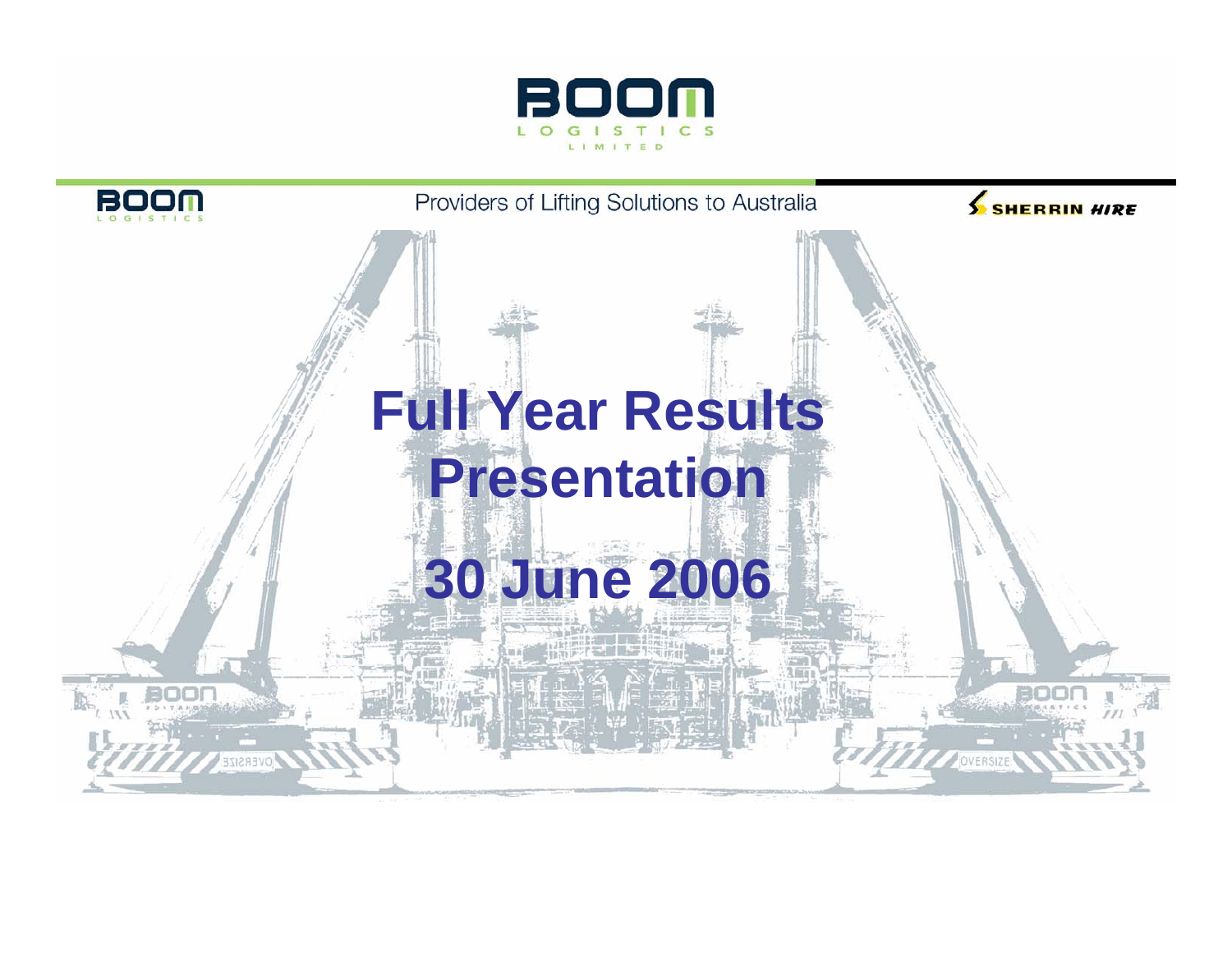# **FY2006 Highlights**

 $\bullet$ Strong full year result

|                 | <b>Actual</b> |
|-----------------|---------------|
| Revenue         | \$253.8m      |
| <b>EBITDA</b>   | \$76.4m       |
| <b>EBITDA %</b> | 30.1%         |
| <b>NPAT</b>     | \$33.1m       |
| NPAT%           | 13.1%         |
| <b>EPS</b>      | 21.8c         |
| <b>DPS</b>      | 10.4c         |

- $\bullet$ Underlying full year organic growth rate of 13%
- $\bullet$ Acquisition of Sherrin Hire for \$130m – August 2005
- $\bullet$ Entry into ASX 200 – March 2006
- $\bullet$ Acquisition of Camilleri Industries, Queensland for \$27.5m – April 2006
- $\bullet$ Final dividend of 5.2 cents (fully franked) payable 21 September 2006



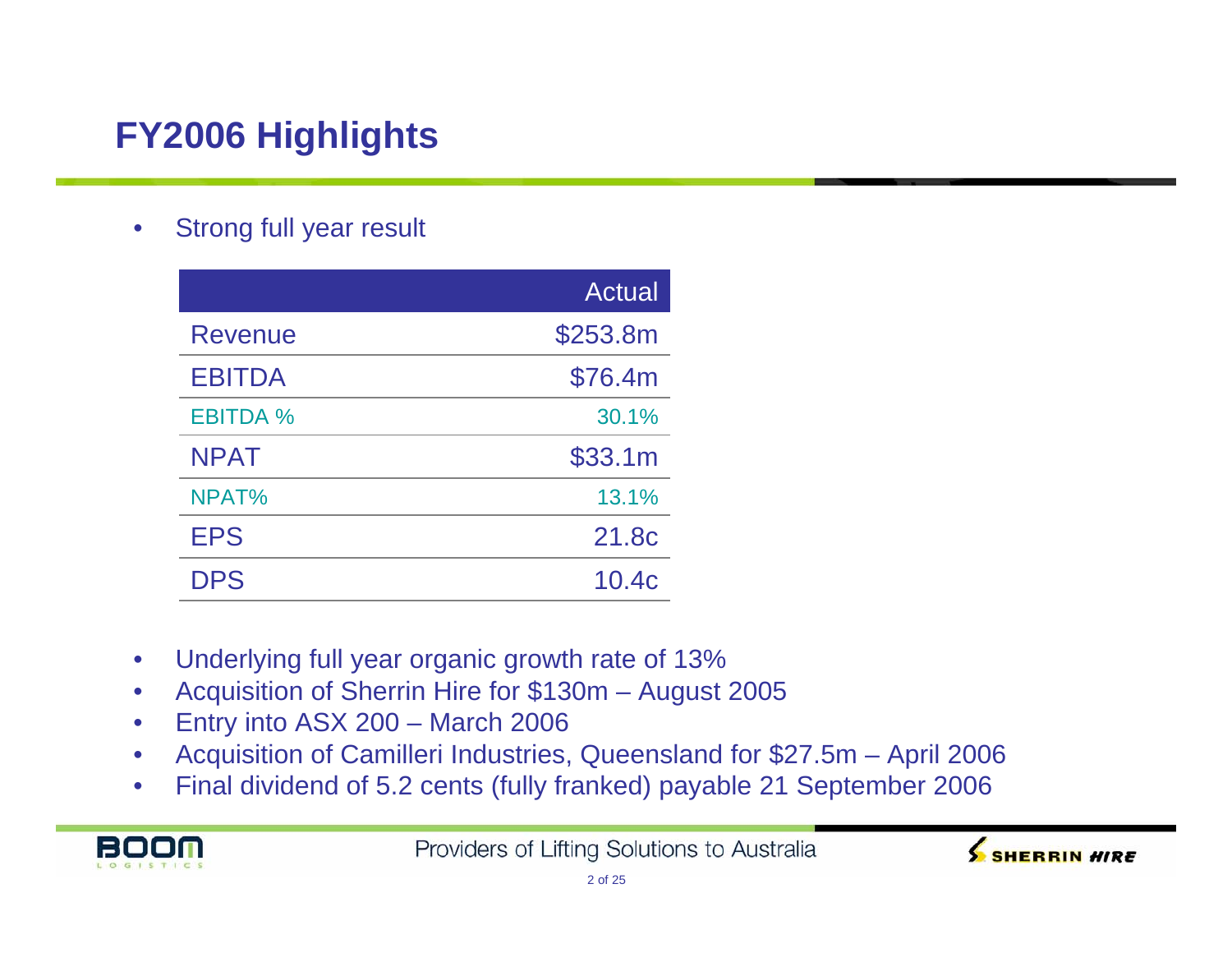# **Statutory Financial Performance**

| \$ million      | <b>FY06</b> | <b>FY05</b> |   | $\frac{9}{6}$<br><b>Change</b> |
|-----------------|-------------|-------------|---|--------------------------------|
| <b>Revenue</b>  | 253.8       | 132.5       | ↑ | 92%                            |
| <b>EBITDA</b>   | 76.4        | 32.3        | ₳ | 137%                           |
| <b>EBITDA %</b> | 30.1%       | 24.4%       | ↑ | 5.7%                           |
| <b>EBIT</b>     | 56.1        | 25.0        | ↑ | 124%                           |
| EBIT %          | 22.1%       | 18.9%       | ₳ | 3.2%                           |
| <b>NPAT</b>     | 33.1        | 15.7        | ₳ | 111%                           |
| <b>NPAT %</b>   | 13.1%       | 11.8%       | ∧ | 1.3%                           |
|                 |             |             |   |                                |
| <b>EPS</b>      | 21.8        | 14.9        | ₳ | 46%                            |
| <b>DPS</b>      | 10.4        | 6.9         | ↑ | 51%                            |

• Organic revenue growth of 13%:

- 9% Volume
- YOY EBITDA % increase is due to the addition of Sherrin Hire equipment
- Depreciation expense **t** from 5.5% to 8.0% of revenue post addition of Sherrin Hire equipment.



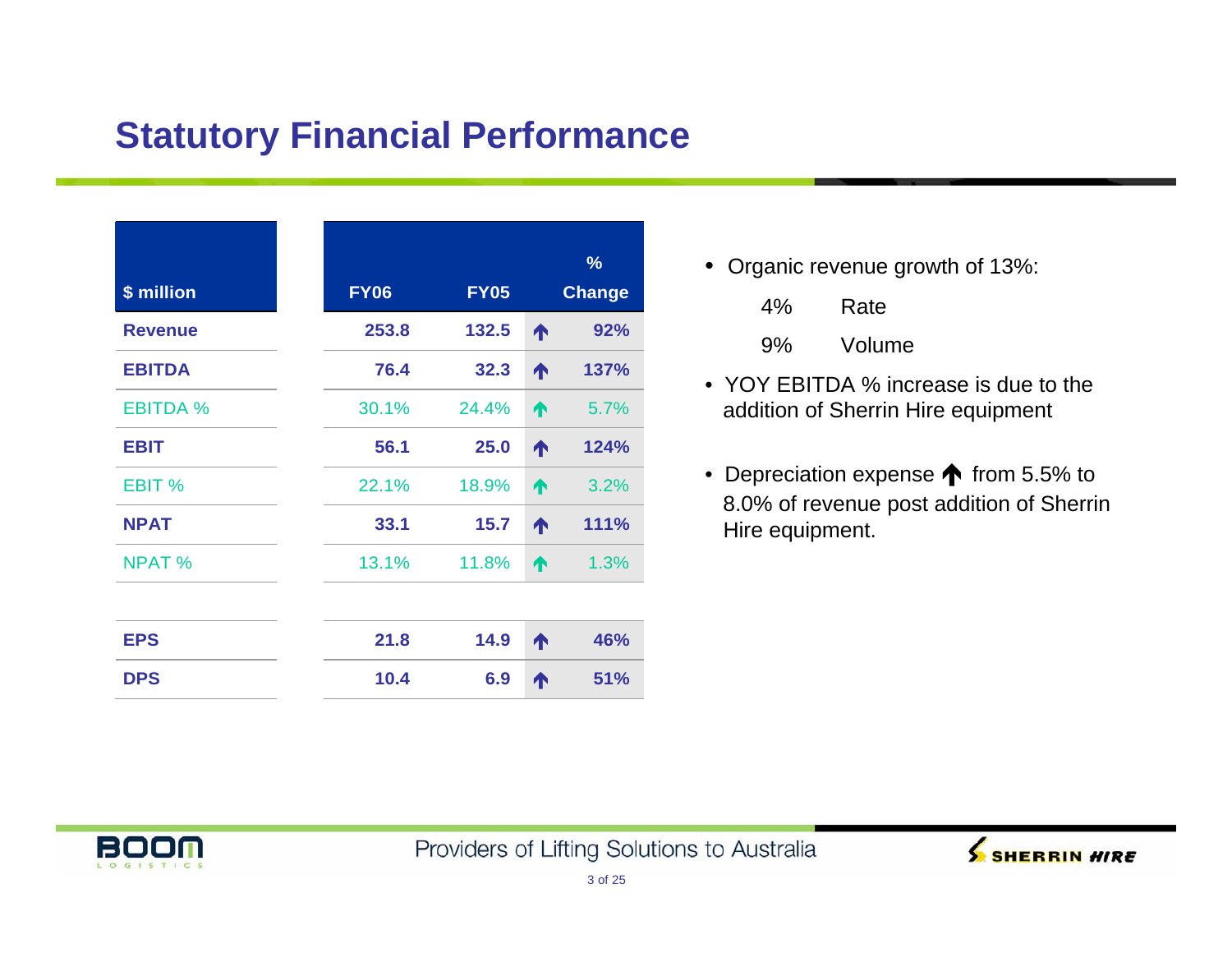# **Financial Position**

| Year Ended 30 June 2006                 | <b>FY06</b><br><b>Actual</b> | <b>FY05</b><br><b>Actual</b> |
|-----------------------------------------|------------------------------|------------------------------|
| Cash                                    | 29.9                         | 6.0                          |
| <b>Receivables</b>                      | 49.2                         | 28.1                         |
| Plant & equipment                       | 292.7                        | 125.7                        |
| Intangibles                             | 51.3                         | 16.2                         |
| Other current & non-current assets      | 8.5                          | 6.3                          |
| <b>Total assets</b>                     | 431.6                        | 182.3                        |
| Payables                                | 14.8                         | 9.1                          |
| Deferred vendor payments                | 2.0                          | 12.9                         |
| <b>Borrowings</b>                       | 128.3                        | 58.3                         |
| Provisions                              | 8.6                          | 5.9                          |
| Other current & non-current liabilities | 12.3                         | 7.0                          |
| <b>Total liabilities</b>                | 166.0                        | 93.2                         |
| <b>Net assets</b>                       | 265.5                        | 89.1                         |
| Net debt / equity                       | 37%                          | 59%                          |

- Receivables reflect  $\bigwedge$  revenues from acquisitions and organic growth.
- Intangibles goodwill on acquisition of Sherrin Hire (\$27m) and Camilleri, Qld (\$8m)
- Borrowings of \$128.3m fixed at average interest rates @ 7.1%
- Dividend payout policy  $\rightarrow$  50% NOPAT



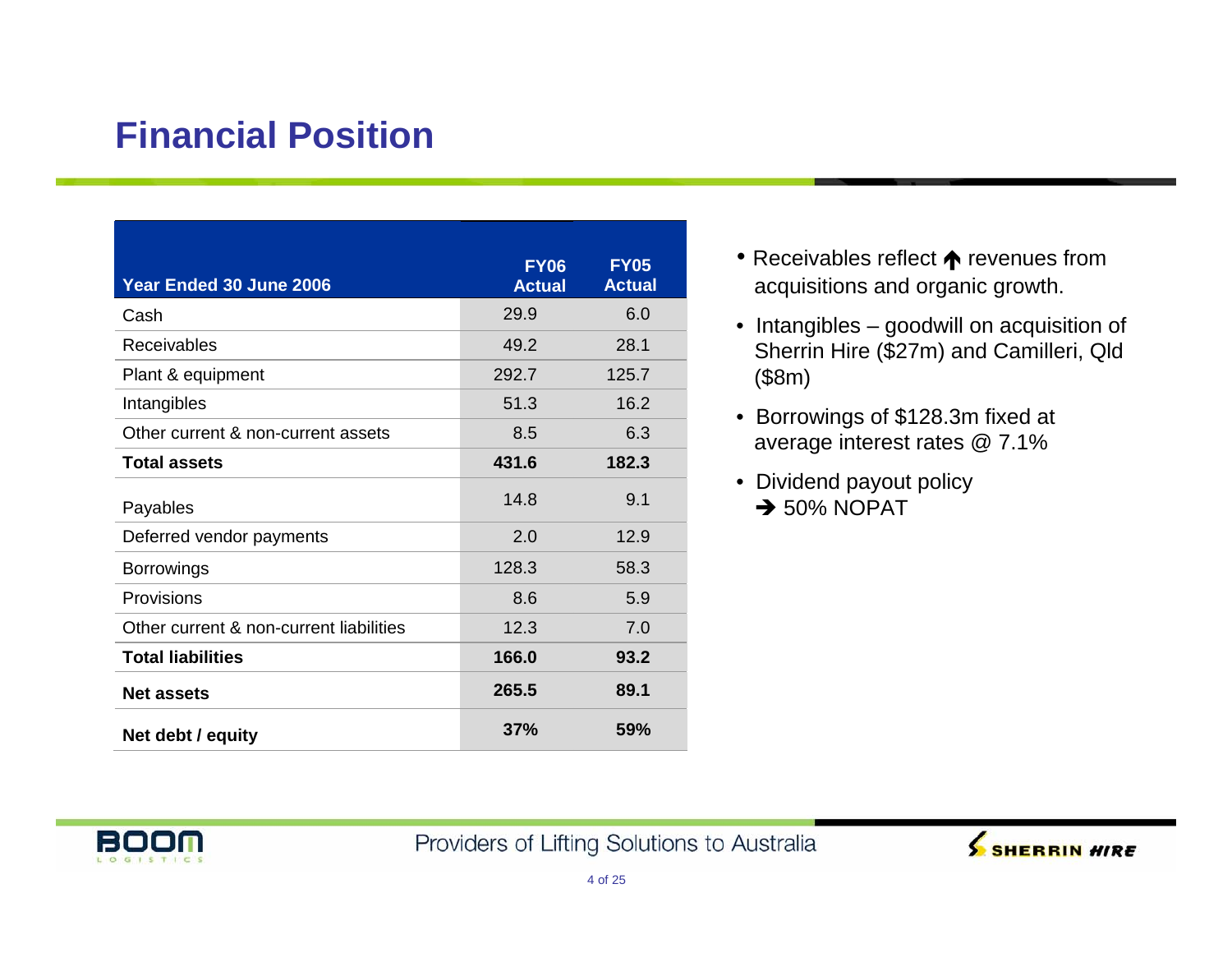# **Cash Flow**

|                                   | <b>FY06</b>   |
|-----------------------------------|---------------|
| Y/End 30 June (\$m)               | <b>Actual</b> |
| <b>EBITDA</b>                     | 76.4          |
| Net interest                      | (7.9)         |
| Income tax paid                   | (7.9)         |
| Working capital / other           | (14.8)        |
| Net operating cash flow           | 45.8          |
| Capital expenditure               | (50.1)        |
| Business acquisitions net of cash | (87.4)        |
| Sale of plant & equipment         | 2.0           |
| Net investing cash flow           | (135.5)       |
| Proceeds from issue of shares     | 148.2         |
| Repayment of borrowings           | (21.1)        |
| Dividends paid                    | (13.5)        |
| Net financing cash flow           | 113.6         |
| Net cash flow                     | 23.9          |

- Strong operating cashflow of \$45.8m.
- Total capex \$65.6m. Cash funded portion = \$50.1m
- Business acquisitions cash contribution:
	- → \$54.6m Sherrin Hire Aug 2005
	- $\triangleright$  \$21.5m Camilleri Industries, QLD Mar 2006
	- ¾ \$11.3m Deferred settlement payments
- **Proceeds from issue of shares related to:** 
	- July 05 Placement \$67m
	- Nov 05 Share purchase plan \$14m
	- Mar 06 Placement \$70m
	- Less capital raising costs (\$3m)
	- Dividends paid FY05 final dividend of 3.9c and FY06 interim dividend of 5.2c.



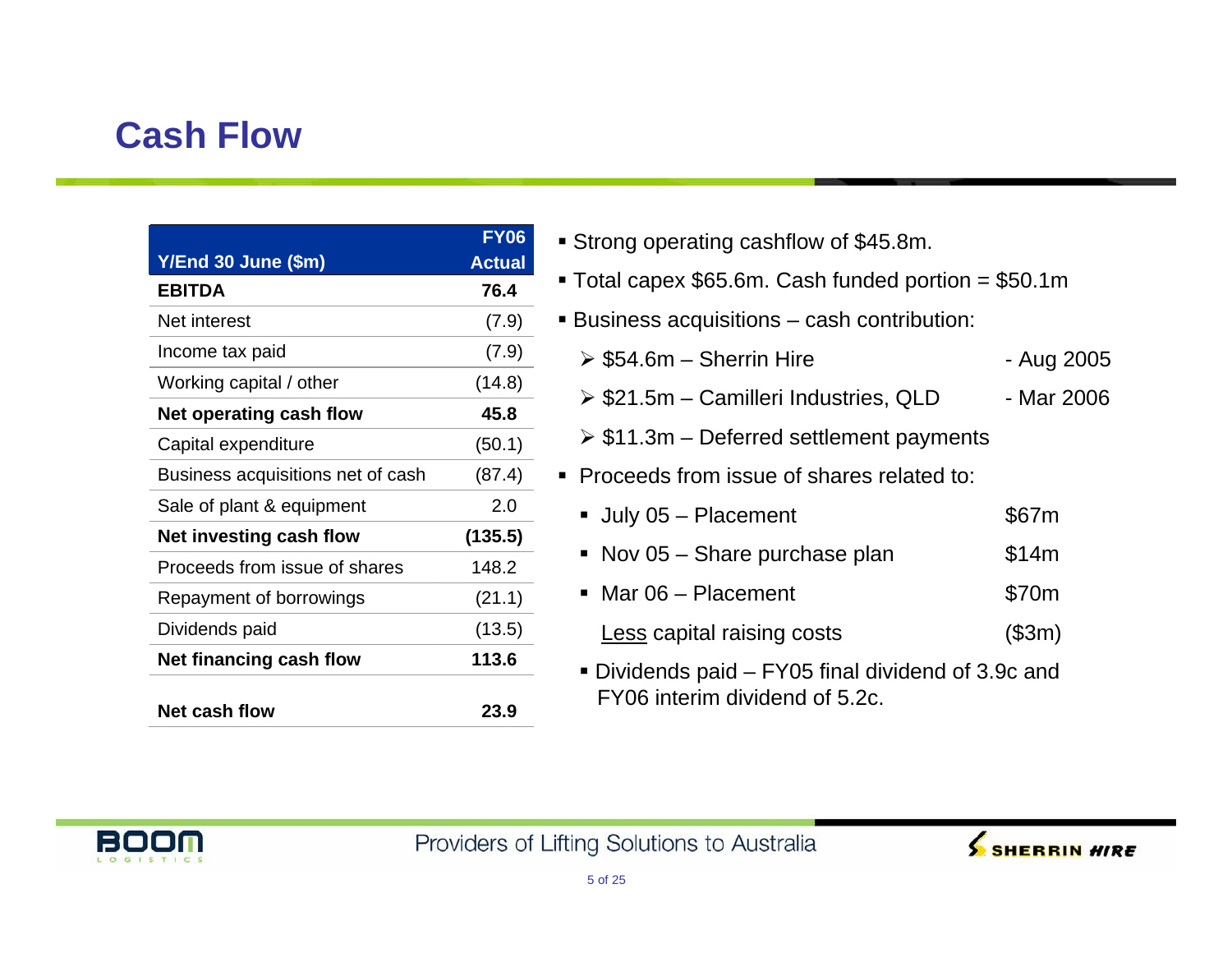# **Capital Commitments for year ended 30 June 2006**

| <b>Category</b>                                      | S<br><b>Million</b> |
|------------------------------------------------------|---------------------|
| Replacement                                          | 20.3 <sub>m</sub>   |
| Organic growth (*)                                   | 45.3m               |
| Sub total                                            | 65.6m               |
| Acquisition - Sherrin Hire \$130m, Camilleri \$27.5m | 157.5m              |
| Total                                                | 223.1m              |

(\*) Achievement of 15.7% after tax IRR on organic capital invested FY06.



Providers of Lifting Solutions to Australia

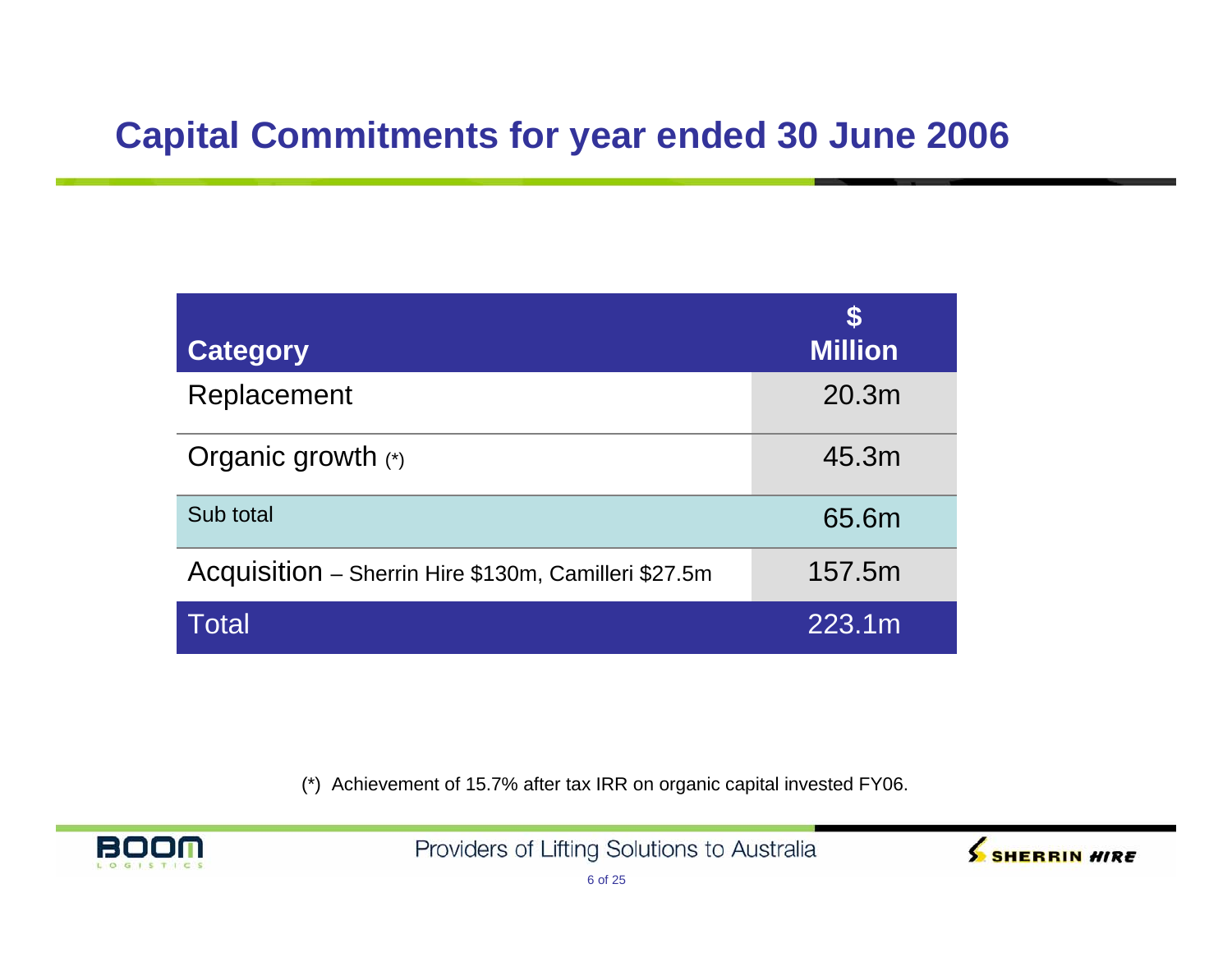# **Market Capitalisation/ EPS**





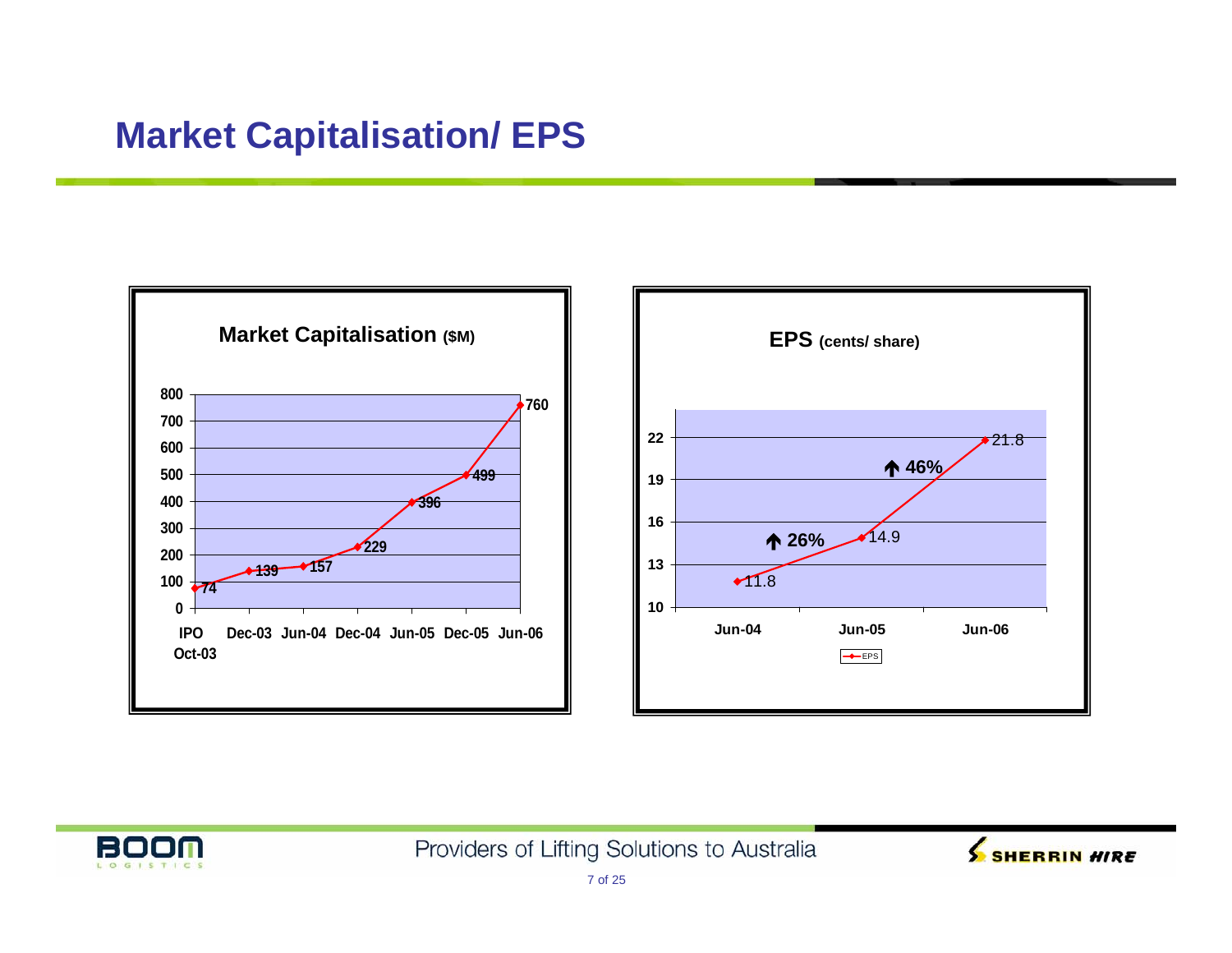# **Revenue Segmentation – FY06**

### **Market Segmentation**

### **Geographic Segmentation**

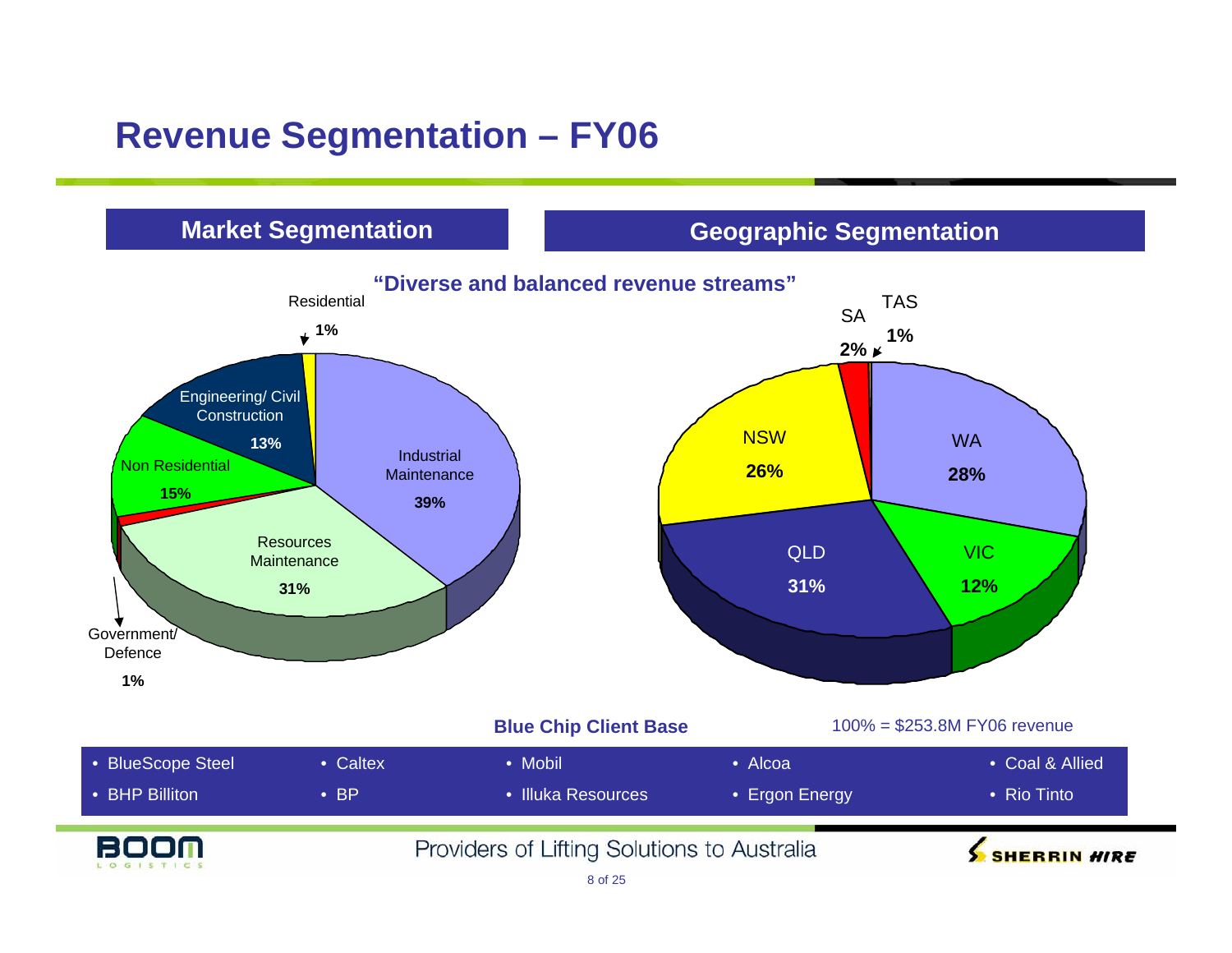## **Revenue Segmentation – FY06**



9 of 25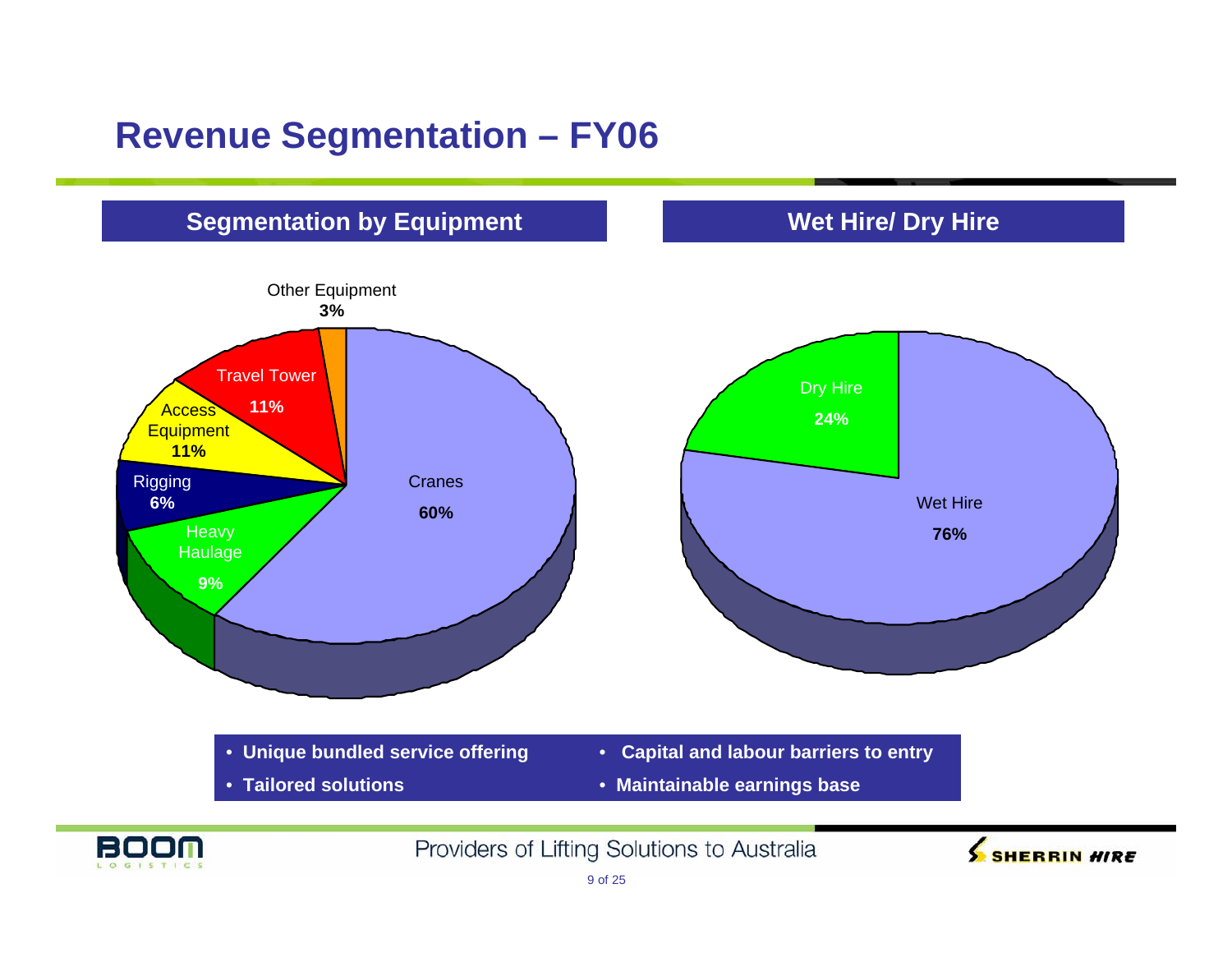# **Market Share – Proforma FY06**

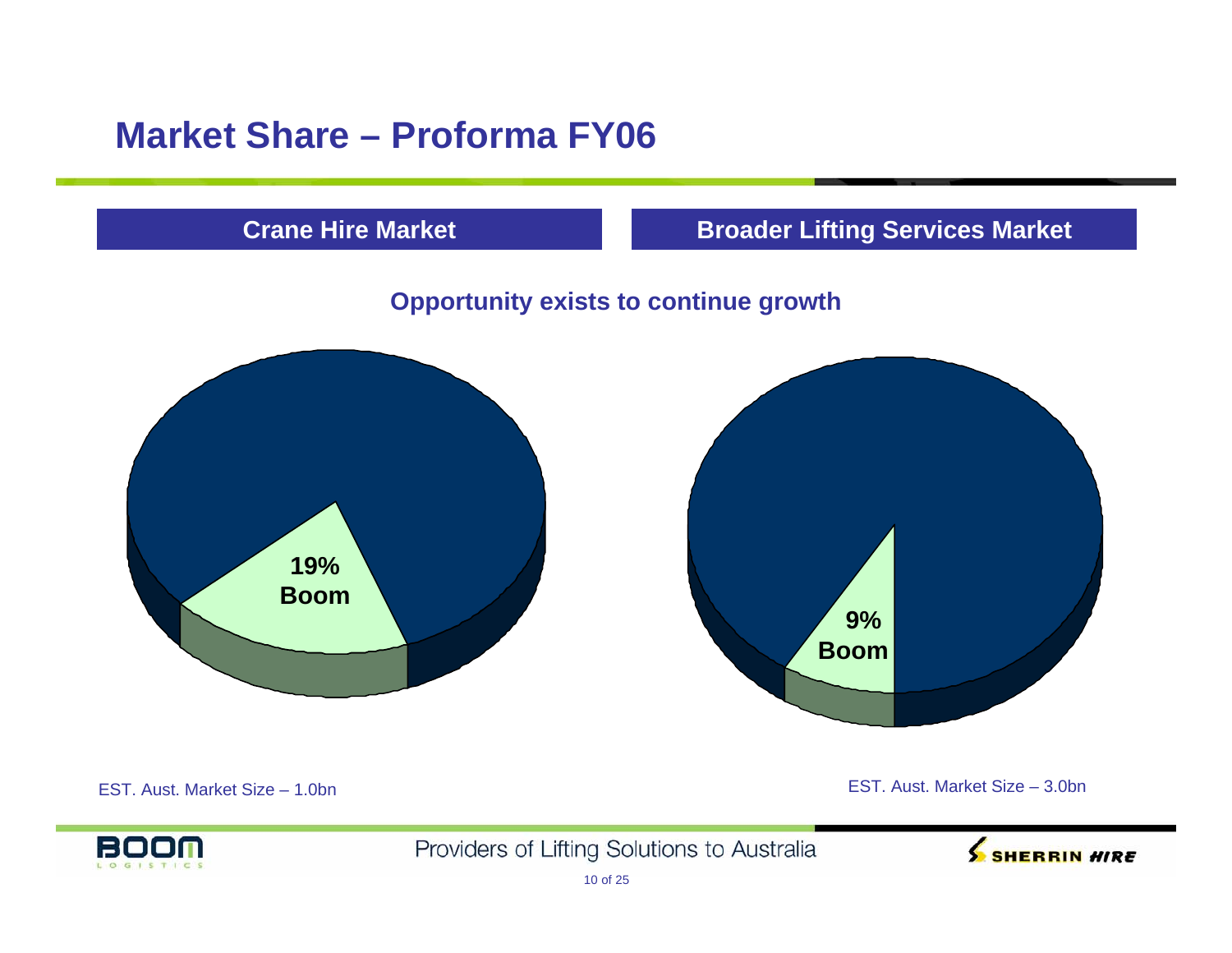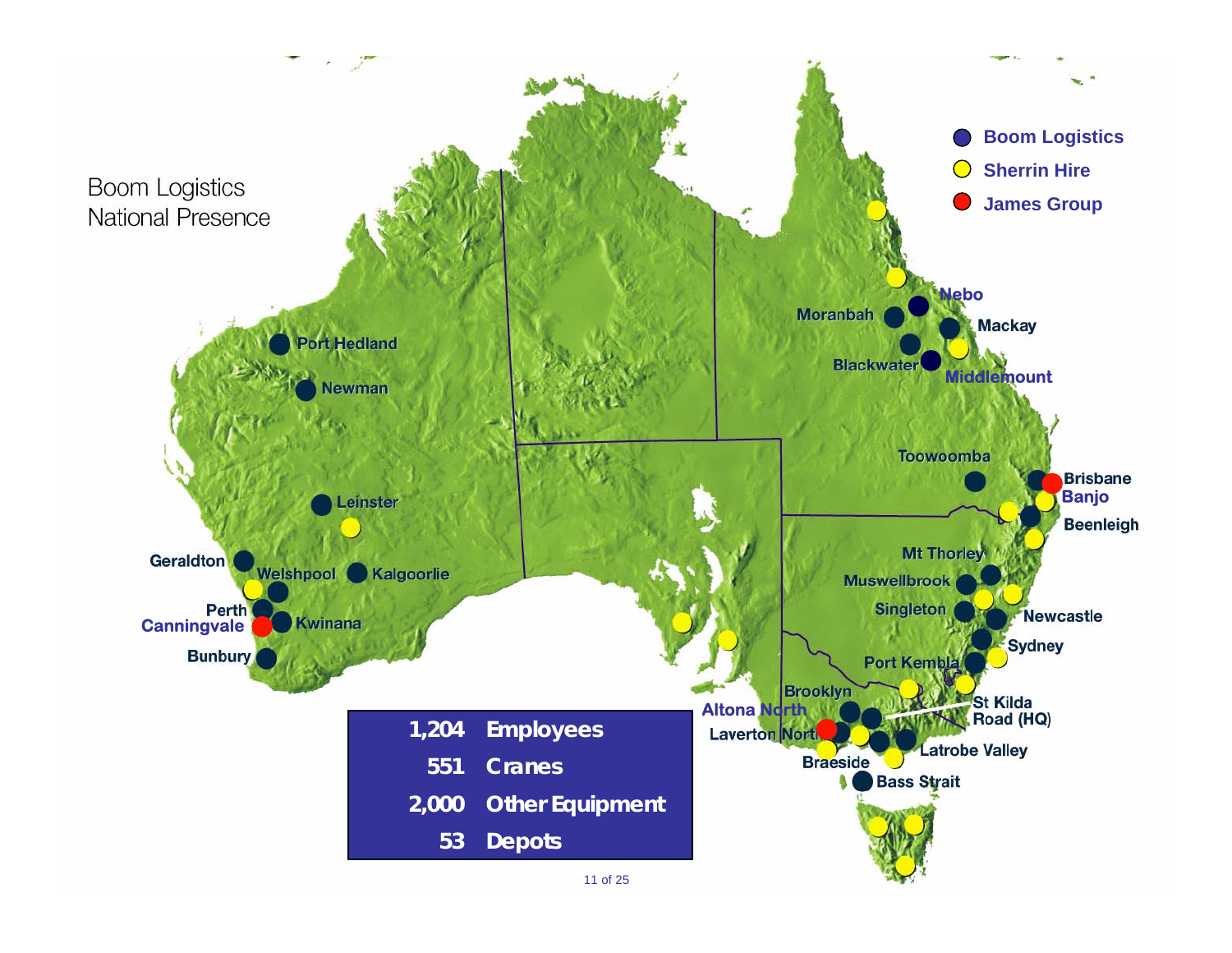# **Sherrin Hire Integration**

The integration of Sherrin Hire has gone to plan.

#### *Achievements:*

- Strong financial performance has exceeded expectations
- Amalgamation of Boom/ Sherrin Toowoomba & Kalgoorlie depots
- Cross Selling
	- Joint servicing of Port Waratah Coal terminal
	- Developed cross promotional marketing material
	- Cross referrals are occurring
	- Deployment/ cross over of equipment through respective customer networks
- Management changes
	- Promotion of new General Manager Steven Goulding (with Sherrin Hire for 9 years)
	- Appointment of Finance Manager
	- Appointment of HR/ Safety Manager



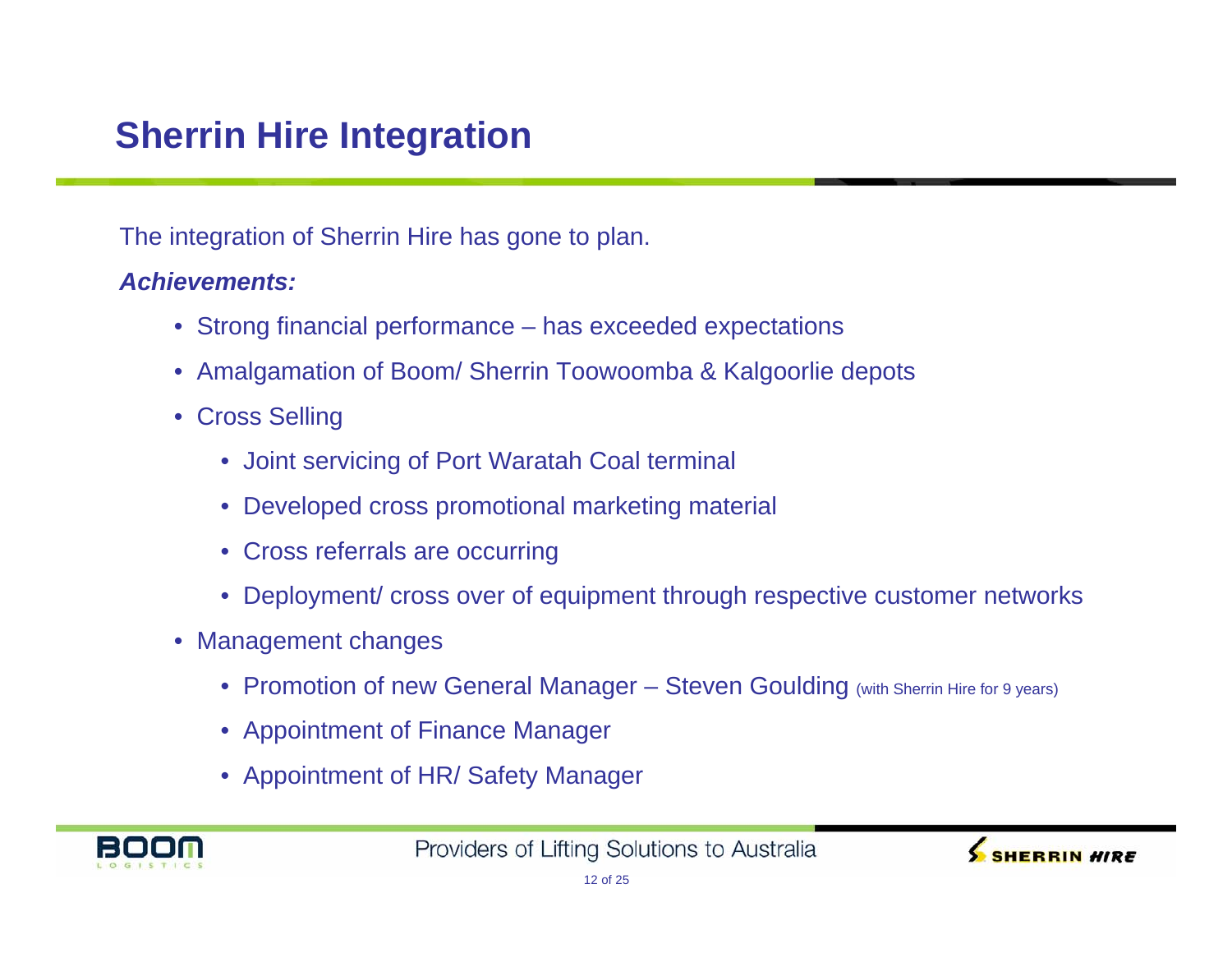# **Camilleri Integration**

The integration of Camilleri has gone to plan.

#### *Achievements:*

- Solid financial performance
- Seamless integration with existing Central Queensland (CQ) operations

### *Opportunities:*

- Ready made access to additional fleet and labour to continue growth
- Strong forward outlook for CQ region
- Introduction of Sherrin Hire product range



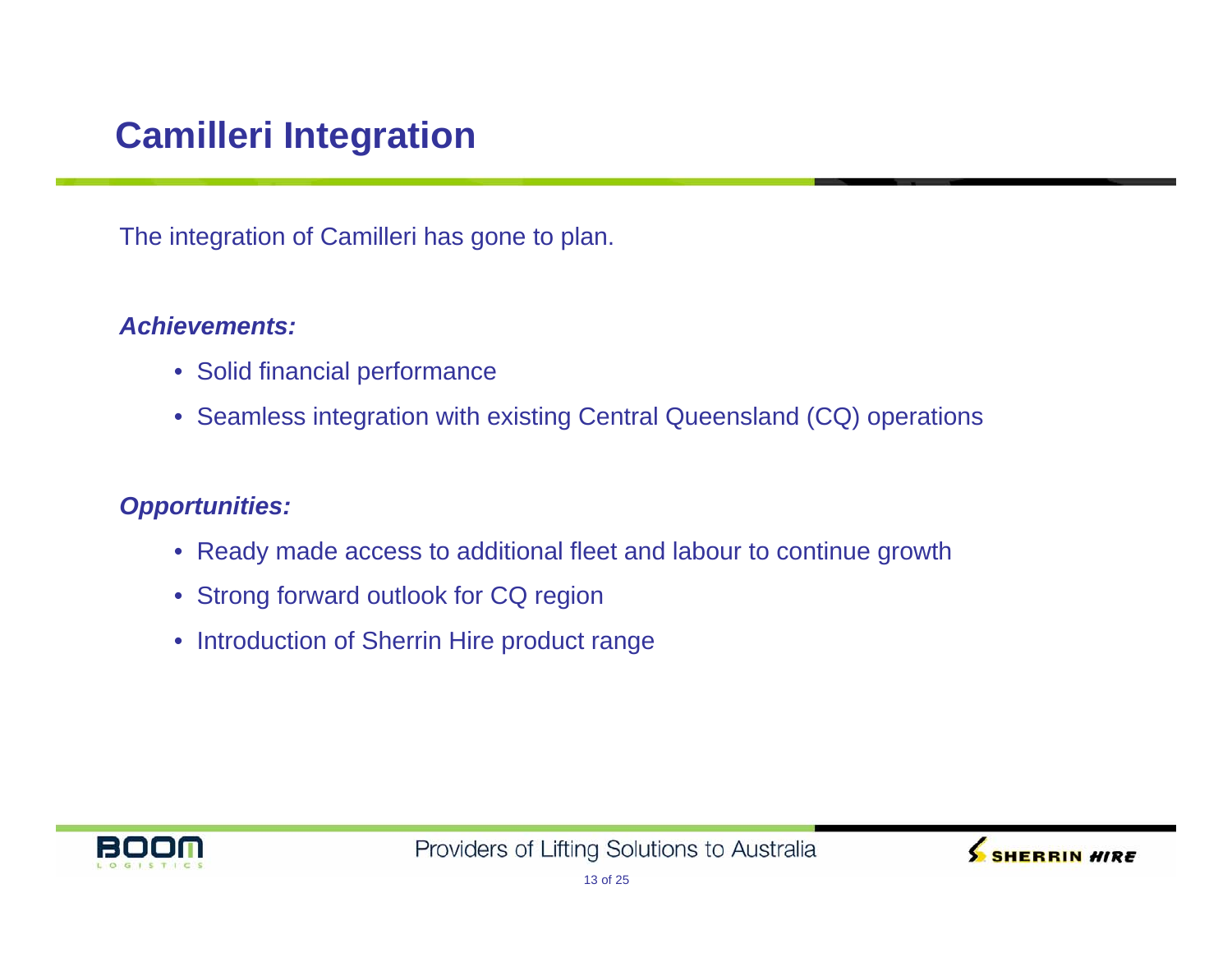



Providers of Lifting Solutions to Australia



# **James Group**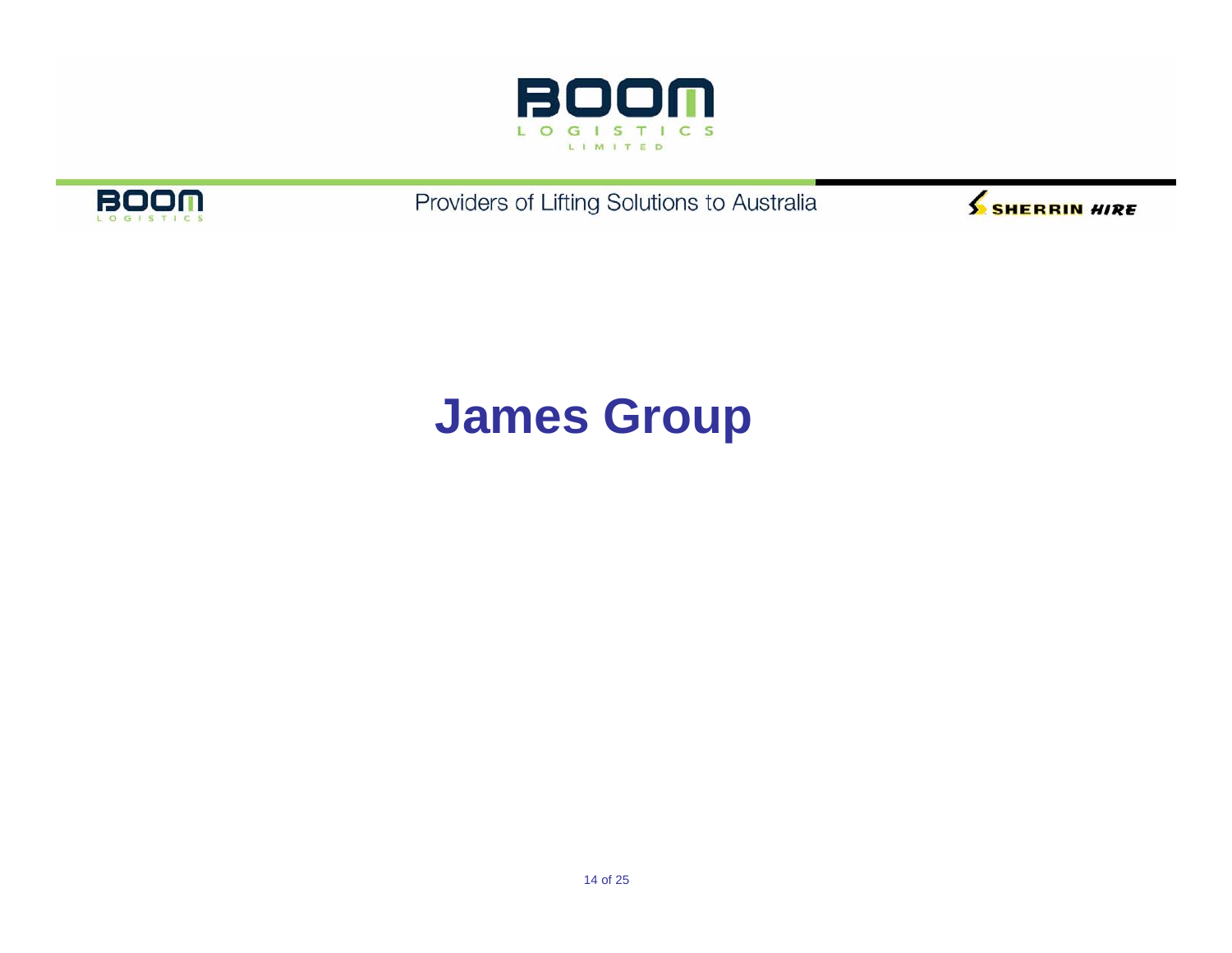#### **Background**

- Formed in 1954
- Services provided:
	- 70 dry hire cranes 7 tonne to 70 tonne (avg age 9 years)
	- Crane sales new Tadano cranes and used cranes
- FY06 Revenue \$44m (\$7m dry hire, \$37m crane sales)
- FY06 EBITDA \$12.4m
- Operates nationally from bases in Vic, Qld & WA
- Employs 15 staff







Providers of Lifting Solutions to Australia

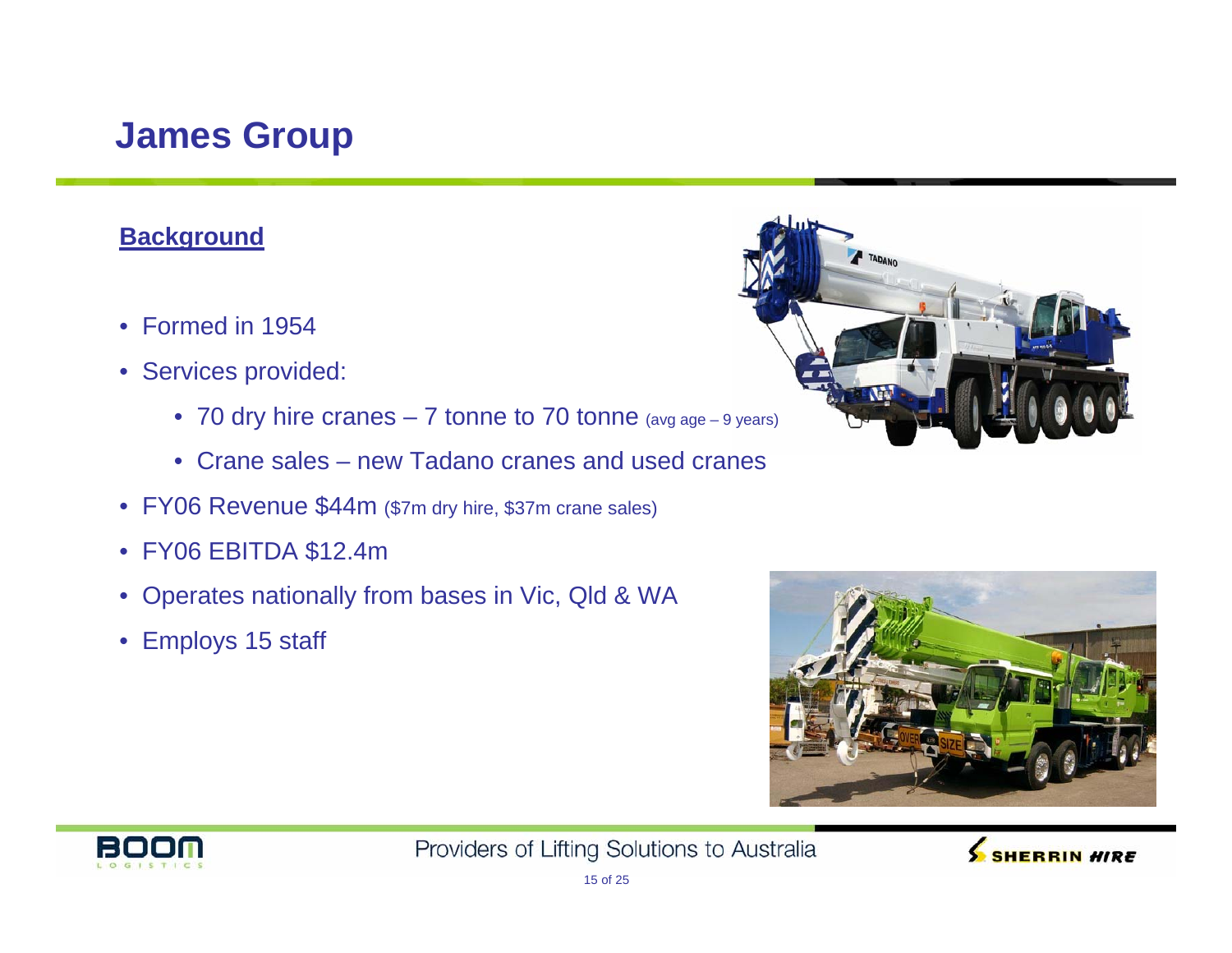### **James Group – Business Model Benefits**

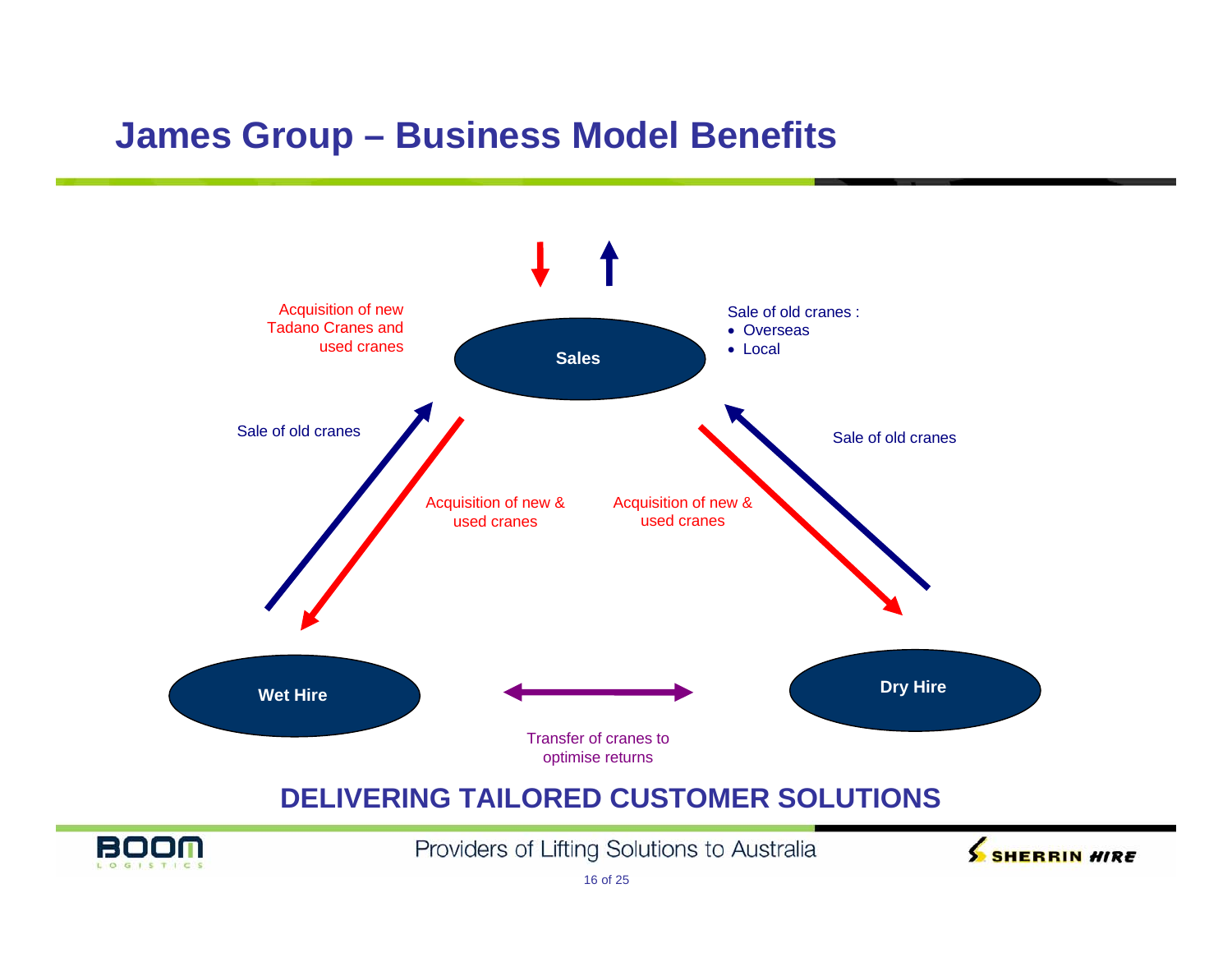### **Acquisition details**

- Purchase price \$60m
- EV/ EBITDA  $\rightarrow$  4.8 times
- Settlement date 1st August 2006
- Purchase price \$60m
- Consideration:
	- \$54m cash/ debt
	- \$6m BOL shares issued at \$4.30

(\$5m of \$6m shares escrowed for min 6 months)

• Brendan James (principal) will be retained on a min 12 month contract (Restrictive covenant applicable)



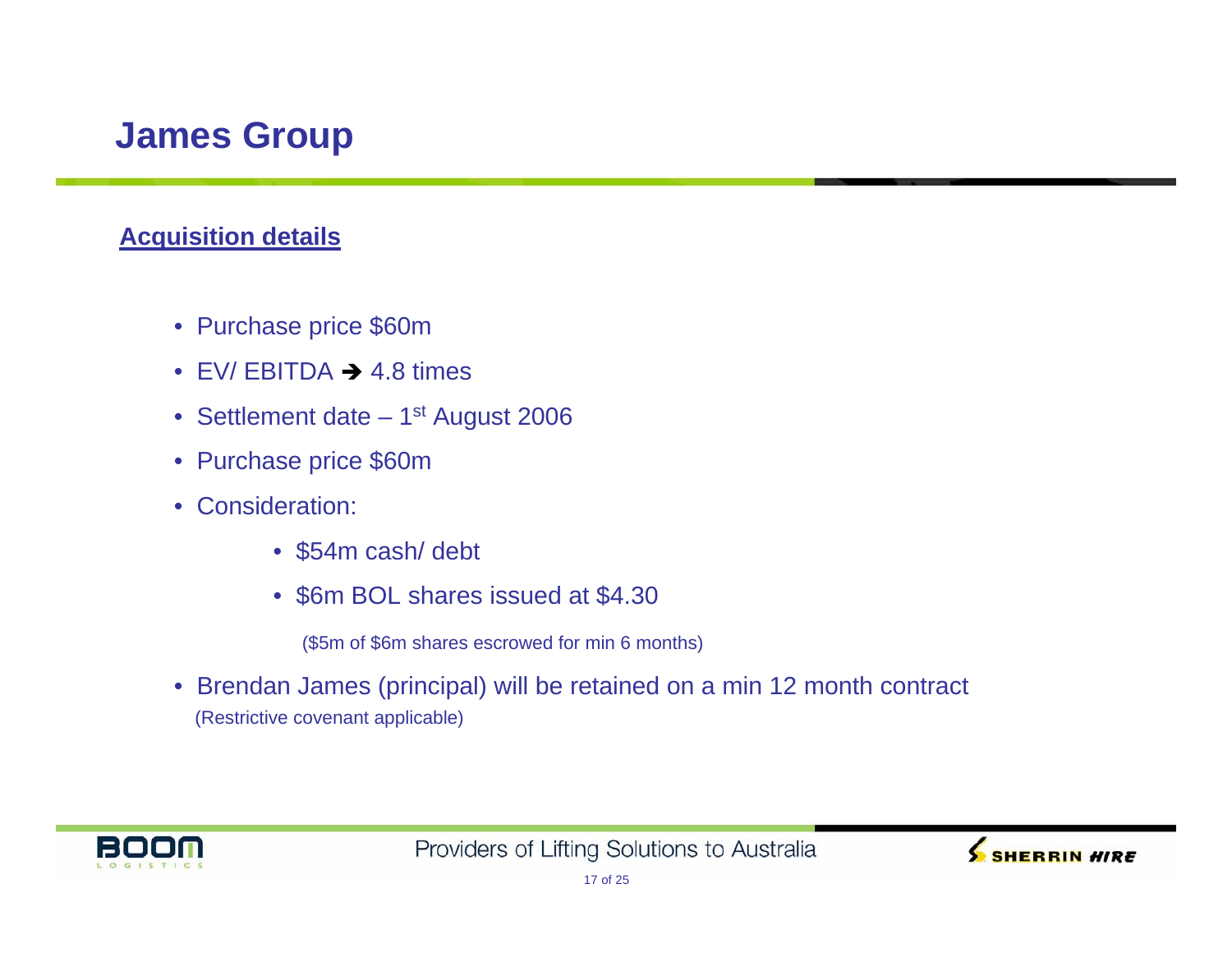### **Strategic rationale**

### *Dry Hire*

- Boom will be the largest Australian mobile crane dry hire provider/ dry hire cranes from 88 to 158.
- Whilst only 6% of Boom's total revenue, it provides strategic access to new customers for additional services.
- Extension of dry hire services further compliments existing wet hire offering.
- Enhanced national dry hire fleet management capability.





Providers of Lifting Solutions to Australia

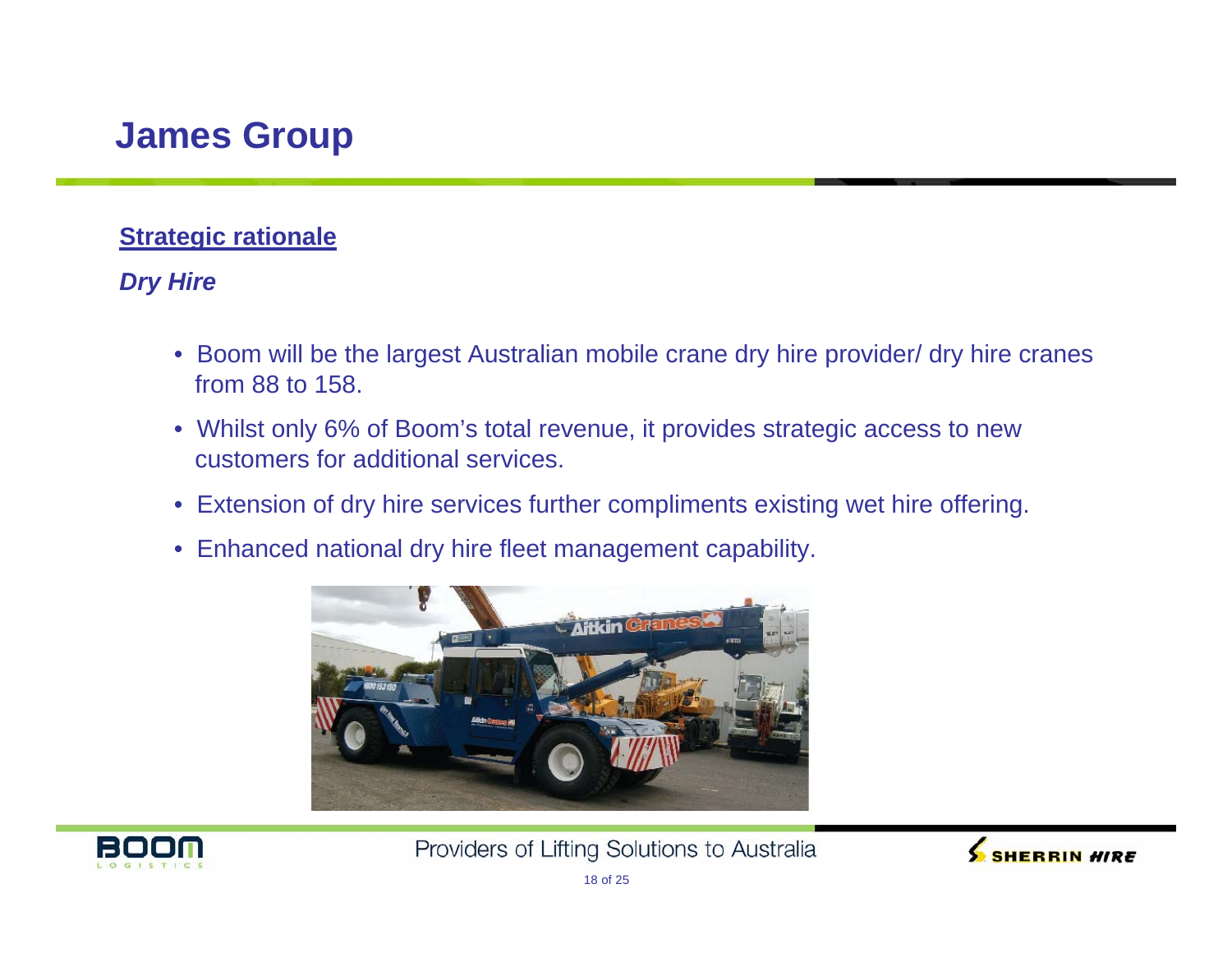### **Strategic rationale (cont'd)**

### *Crane Sales*

- Securing the sole Australian distribution agency for Tadano cranes.
- Tadano manufacture and distribute quality cranes on a world wide basis.
- Tadano have recently introduced a new widely sought after 'all-terrain' cranes series.
- Boom will benefit from enhanced procurement capability.
- Access to the Tadano worldwide 2<sup>nd</sup> hand crane sales market.

#### *General Benefits*

- 'Whole of life' capability from "procurement  $\rightarrow$  hire  $\rightarrow$  divestment".
- Strengthening of Boom's procurement capability/ effectiveness.
- Extension of Boom's customer service offer wet hire, dry hire, crane sales



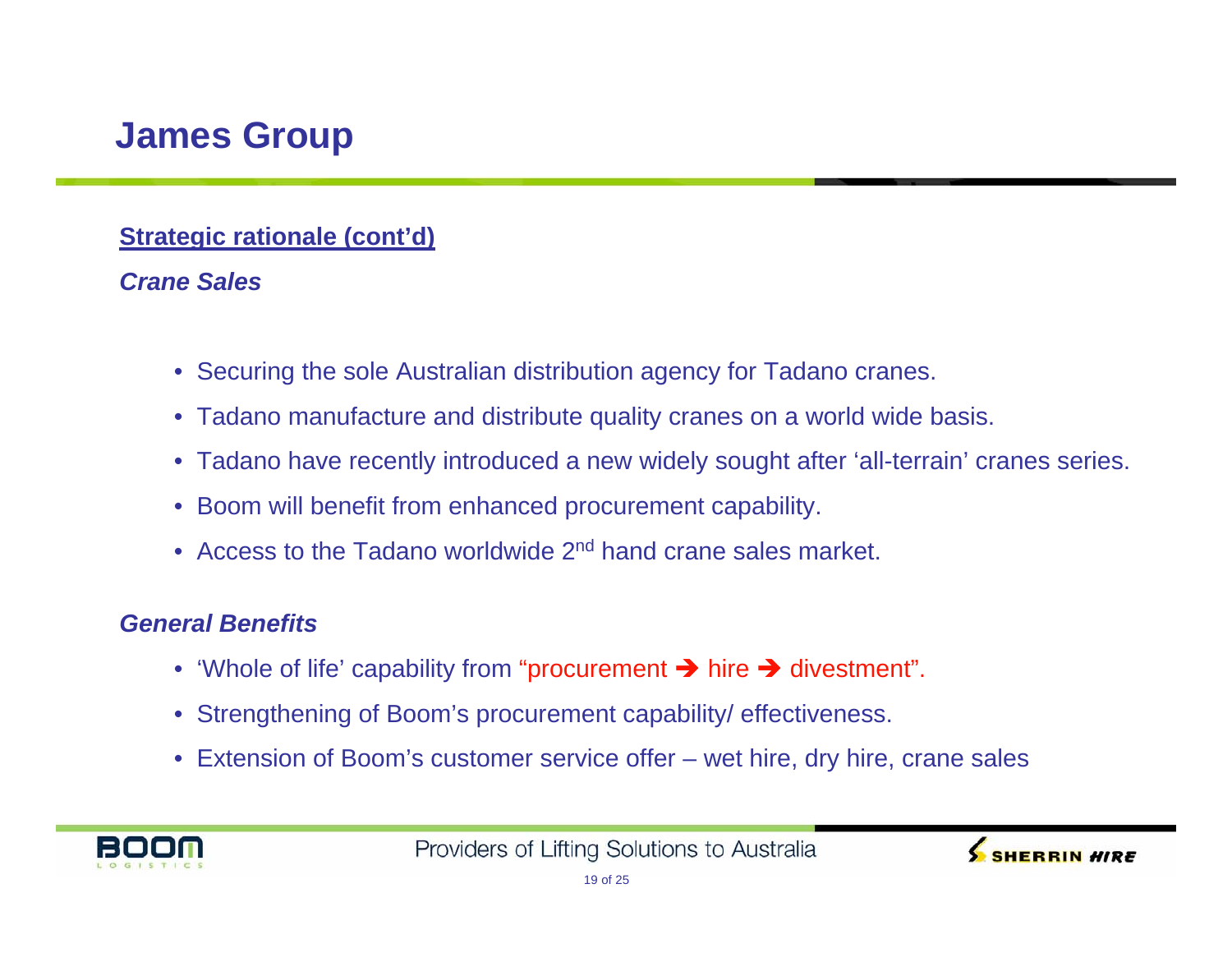



Providers of Lifting Solutions to Australia



# **Market Outlook**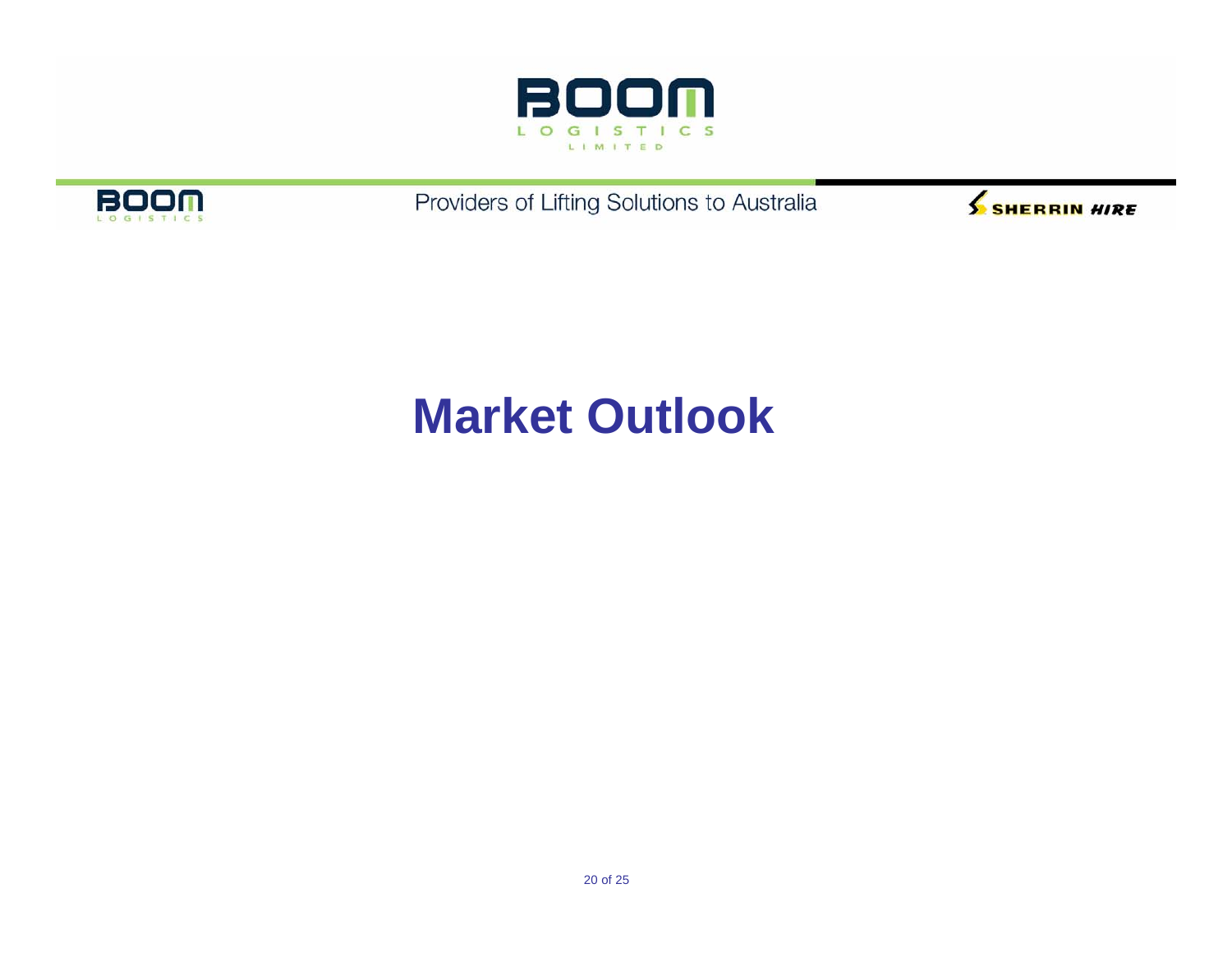# **Market Outlook**

- Sector analysis overall positive outlook
	- Industrial sector https://www.father.com/ • Resources sector - strong • Engineering construction - strong • Non residential - solid
	- Residential sector slowed
- FY07 organic growth prospects circa 10%.
- Further acquisitions expected this financial year.



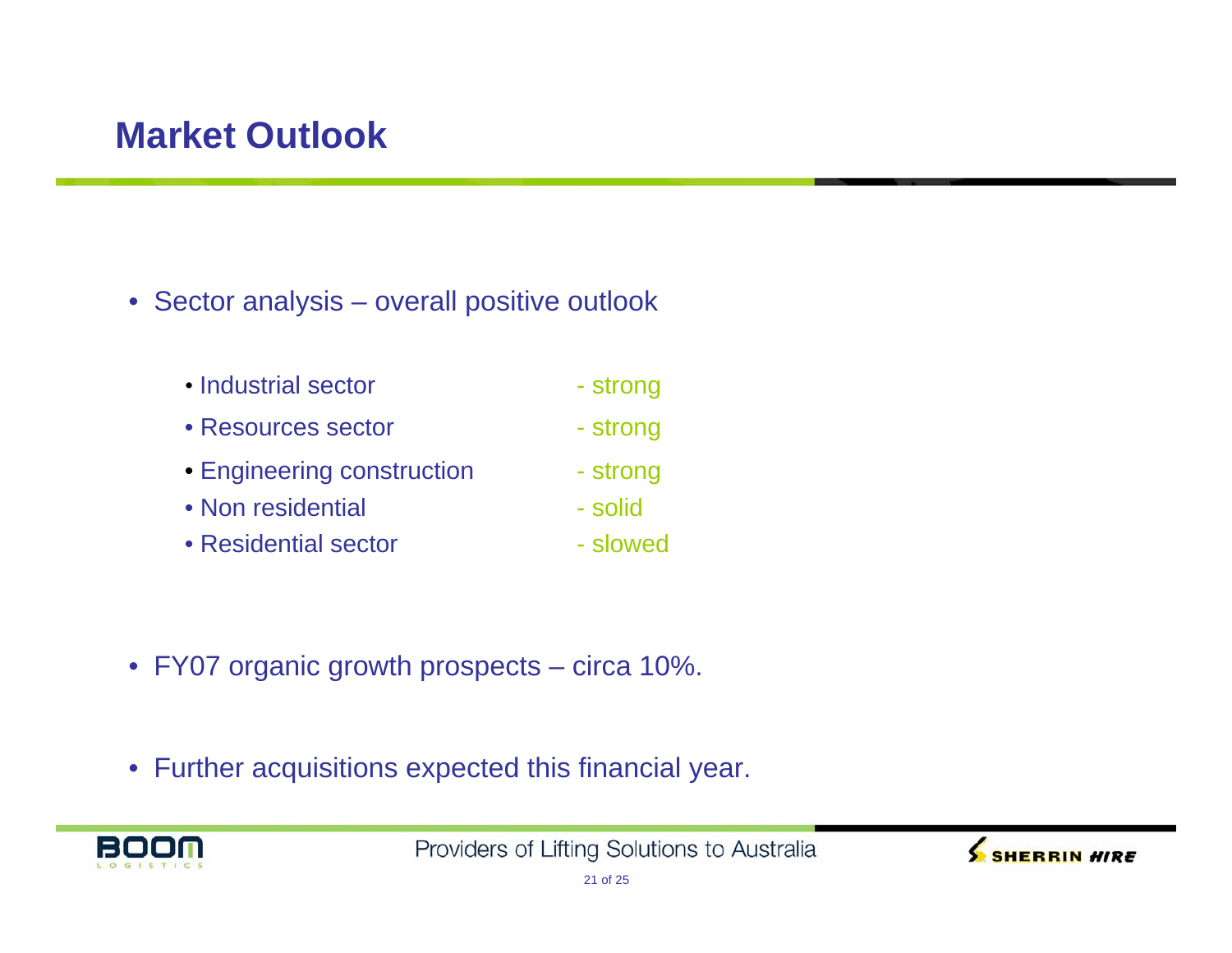# **Market Outlook**

#### *Key macro drivers*:

- Strong demand to continue for key sectors for the next 2-3 years.
- Resources demand will continue to be stimulated by China's ongoing requirement for commodity and infrastructure inputs.
- Engineering/ construction demand will be fuelled by a pipeline of Australian public and private infrastructure investments.
- Industrial maintenance demand will be driven by the tight global supply/ demand balance in the petroleum and metal markets.

#### *Key sector outlook:*

- Mining  $\bigwedge$  production / investment in resources over the next 2 3 years.
- Industrial  $\spadesuit$  activity from energy producers eg. Petro-chemical and electricity sectors.
- Engineering construction  $\bigwedge$  activity roads, ports, rail and infrastructure.
- Residential construction activity will remain at subdued levels over the next 2 years.



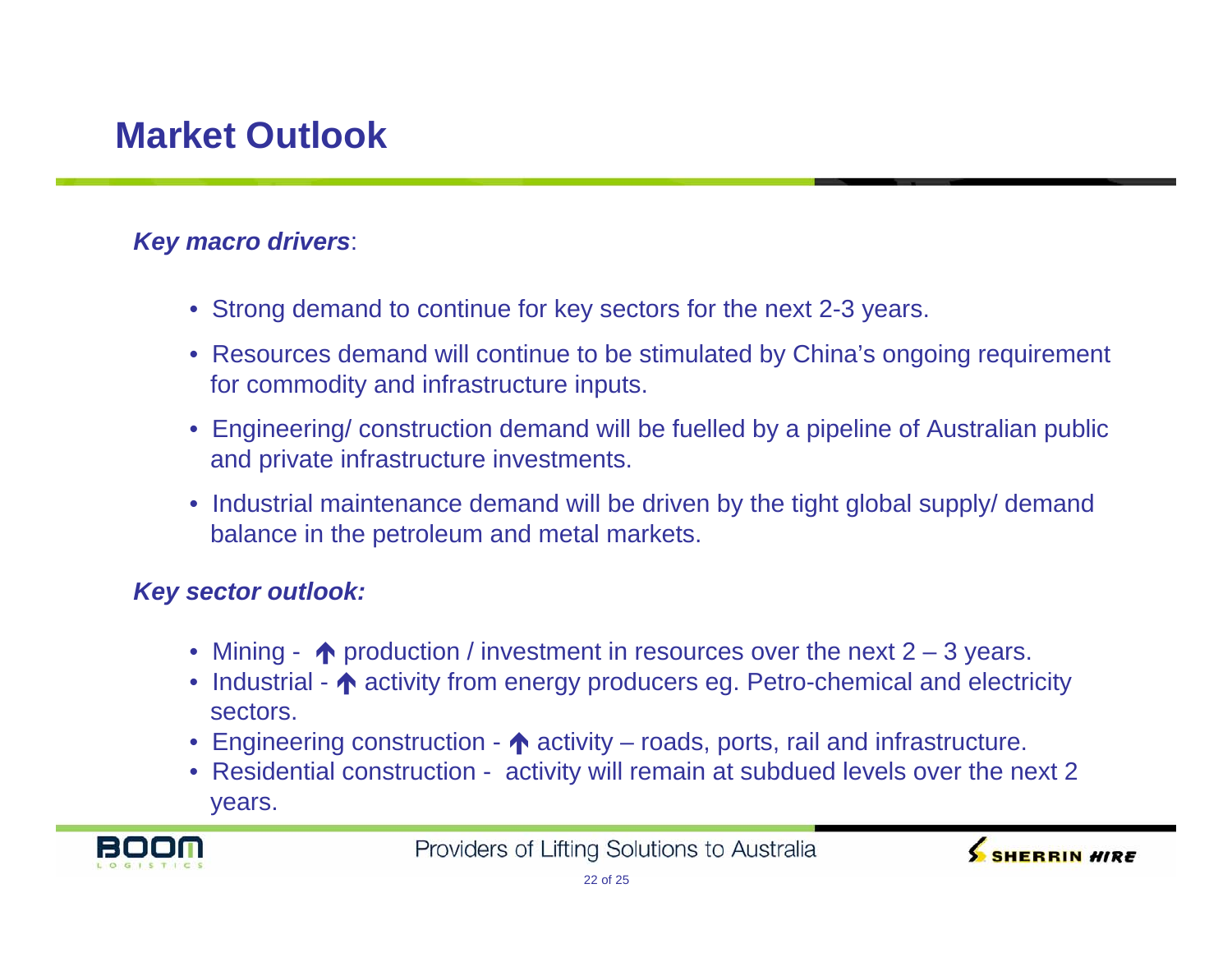### **Management**



#### **Board**

| John Robinson           | Non-Executive Chairman | Dr. Huw Davies       | Non-Executive Director                     |
|-------------------------|------------------------|----------------------|--------------------------------------------|
| Rod Harmon              | Managing Director/ CEO | Jane Harvey          | Non-Executive Director                     |
| <b>Terrence Francis</b> | Non-Executive Director | <b>Mark Lawrence</b> | <b>Finance Director/ Company Secretary</b> |
| Jack Hebiton            | Non-Executive Director |                      |                                            |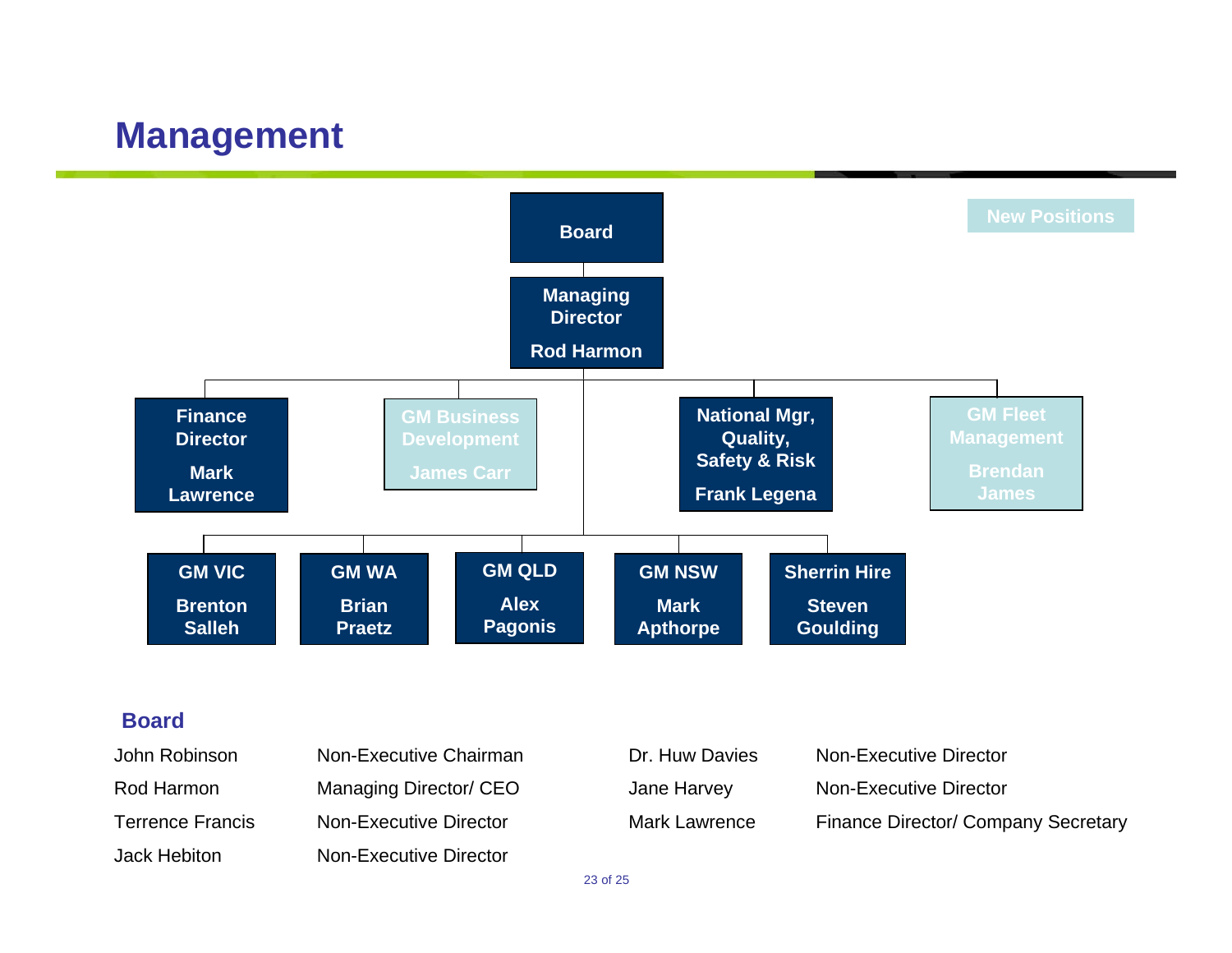



Providers of Lifting Solutions to Australia



# **Questions**